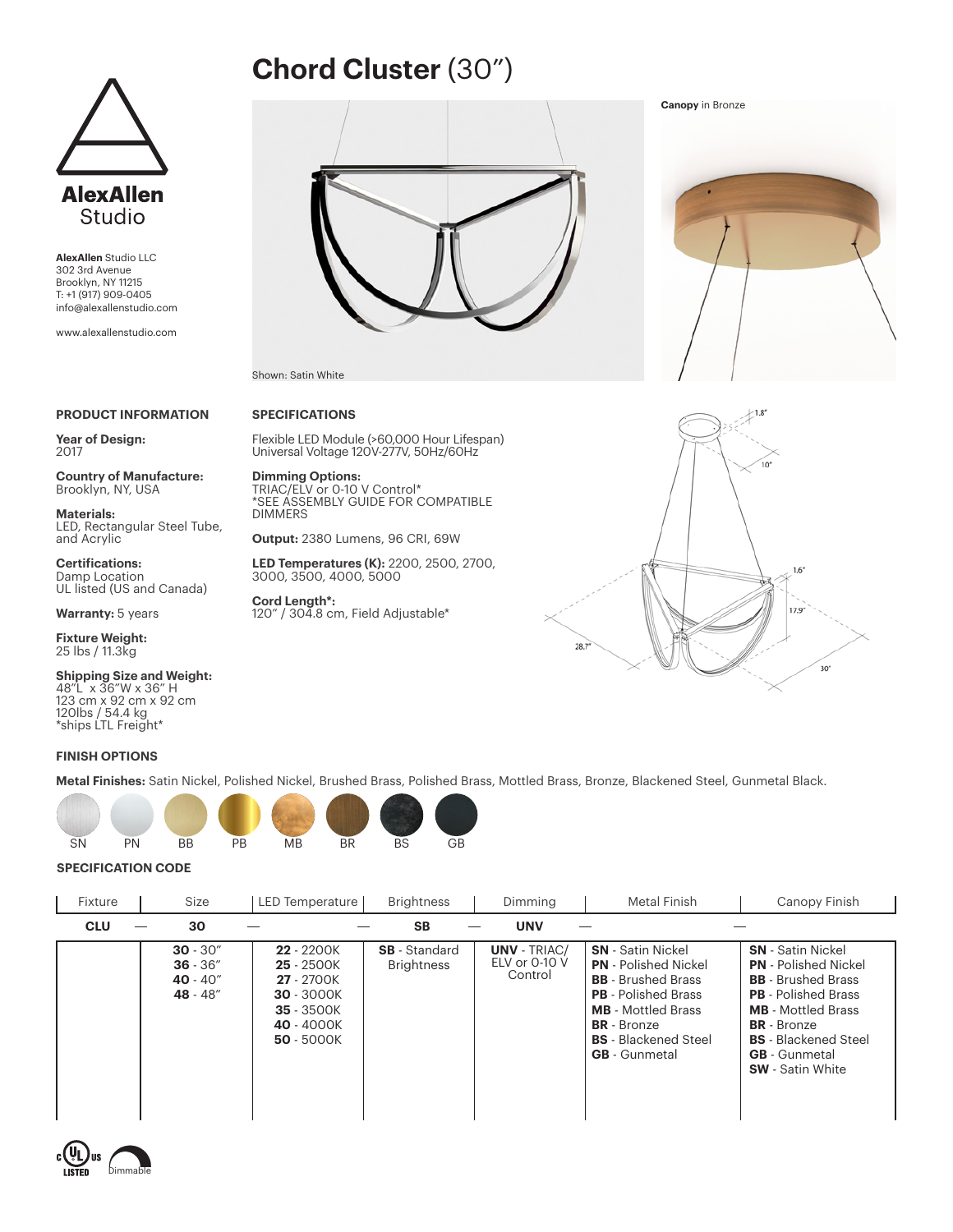

www.alexallenstudio.com

### **PRODUCT INFORMATION**

**Year of Design:**

**Country of Manufacture:** 

**Materials:**  LED, Rectangular Steel Tube, and Acrylic

**Certifications:** Damp Location

**Warranty:** 5 years

**Fixture Weight:**  27 lbs / 12.3kg

**Shipping Size and Weight:** 48"L x 36"W x 36" H 123 cm x 92 cm x 92 cm 125lbs / 56.7 kg \*ships LTL Freight\*

### **FINISH OPTIONS**

**Metal Finishes:** Satin Nickel, Polished Nickel, Brushed Brass, Polished Brass, Mottled Brass, Bronze, Blackened Steel, Gunmetal Black.



#### **SPECIFICATION CODE**

| Fixture    | Size                                               | <b>LED Temperature</b>                                                                                           | <b>Brightness</b>                         | Dimming                                         | Metal Finish                                                                                                                                                                                                                 | Canopy Finish                                                                                                                                                                                                                                           |
|------------|----------------------------------------------------|------------------------------------------------------------------------------------------------------------------|-------------------------------------------|-------------------------------------------------|------------------------------------------------------------------------------------------------------------------------------------------------------------------------------------------------------------------------------|---------------------------------------------------------------------------------------------------------------------------------------------------------------------------------------------------------------------------------------------------------|
| <b>CLU</b> | 36                                                 |                                                                                                                  | <b>SB</b>                                 | <b>UNV</b>                                      |                                                                                                                                                                                                                              |                                                                                                                                                                                                                                                         |
|            | $30 - 30"$<br>$36 - 36"$<br>$40 - 40"$<br>48 - 48" | 22 - 2200K<br>$25 - 2500K$<br><b>27</b> - 2700K<br><b>30 - 3000K</b><br>35 - 3500K<br>40 - 4000K<br>$50 - 5000K$ | <b>SB</b> - Standard<br><b>Brightness</b> | <b>UNV - TRIAC/</b><br>ELV or 0-10 V<br>Control | <b>SN</b> - Satin Nickel<br><b>PN</b> - Polished Nickel<br><b>BB</b> - Brushed Brass<br><b>PB</b> - Polished Brass<br><b>MB</b> - Mottled Brass<br><b>BR</b> - Bronze<br><b>BS</b> - Blackened Steel<br><b>GB</b> - Gunmetal | <b>SN</b> - Satin Nickel<br><b>PN</b> - Polished Nickel<br><b>BB</b> - Brushed Brass<br><b>PB</b> - Polished Brass<br><b>MB</b> - Mottled Brass<br><b>BR</b> - Bronze<br><b>BS</b> - Blackened Steel<br><b>GB</b> - Gunmetal<br><b>SW</b> - Satin White |

2017

Brooklyn, NY, USA

UL listed (US and Canada)

# **Cord Length\*:**<br>120″ / 304.8 cm, Field Adjustable\*

**SPECIFICATIONS**

Shown: Bronze

DIMMERS

**Dimming Options:** TRIAC/ELV or 0-10 V Control\*

Flexible LED Module (>60,000 Hour Lifespan) Universal Voltage 120V-277V, 50Hz/60Hz

**Chord Cluster** (36")

\*SEE ASSEMBLY GUIDE FOR COMPATIBLE

**LED Temperatures (K):** 2200, 2500, 2700,<br>3000, 3500, 4000, 5000

**Output:** 2960 Lumens, 96 CRI, 85W





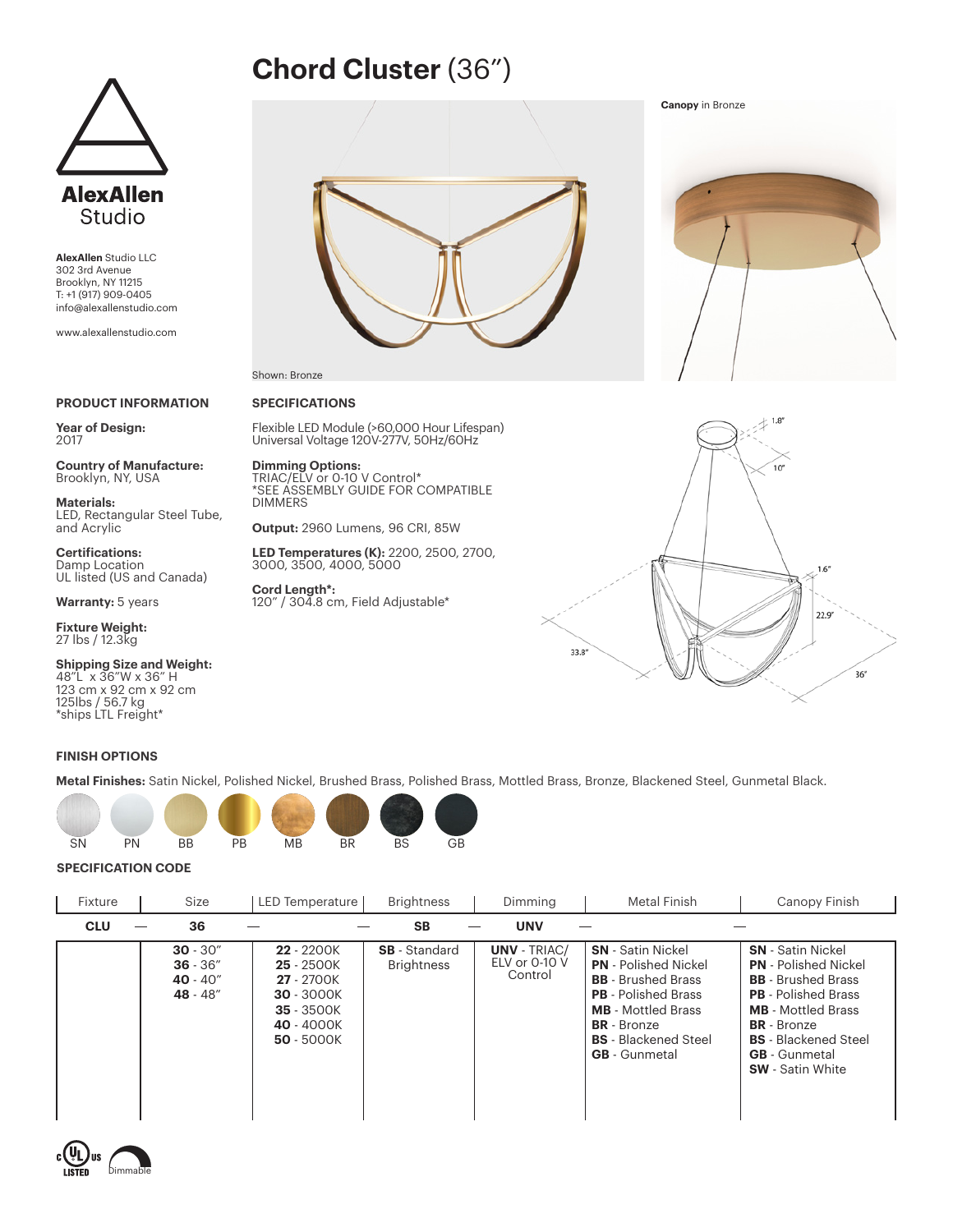

### **PRODUCT INFORMATION**

**Year of Design:** 2017

**Country of Manufacture:**  Brooklyn, NY, USA

**Materials:**  LED, Rectangular Steel Tube, and Acrylic

**Certifications:** Damp Location UL listed (US and Canada)

**Warranty:** 5 years

**Fixture Weight:**  30 lbs / 13.6 kg

**Shipping Size and Weight:** 48"L x 40"W x 36" H 123 cm x 102 cm x 92 cm 145lbs / 65.7 kg \*ships LTL Freight\*

### **FINISH OPTIONS**

**Metal Finishes:** Satin Nickel, Polished Nickel, Brushed Brass, Polished Brass, Mottled Brass, Bronze, Blackened Steel, Gunmetal Black.



#### **SPECIFICATION CODE**

| Fixture    | Size                                               | <b>LED Temperature</b>                                                                                             | <b>Brightness</b>                         | Dimming                                         | Metal Finish                                                                                                                                                                                                                 | Canopy Finish                                                                                                                                                                                                                                           |
|------------|----------------------------------------------------|--------------------------------------------------------------------------------------------------------------------|-------------------------------------------|-------------------------------------------------|------------------------------------------------------------------------------------------------------------------------------------------------------------------------------------------------------------------------------|---------------------------------------------------------------------------------------------------------------------------------------------------------------------------------------------------------------------------------------------------------|
| <b>CLU</b> | 40                                                 |                                                                                                                    | <b>SB</b>                                 | <b>UNV</b>                                      |                                                                                                                                                                                                                              |                                                                                                                                                                                                                                                         |
|            | $30 - 30"$<br>$36 - 36"$<br>$40 - 40"$<br>48 - 48" | $22 - 2200K$<br>$25 - 2500K$<br><b>27</b> - 2700K<br><b>30 - 3000K</b><br>35 - 3500K<br>40 - 4000K<br>$50 - 5000K$ | <b>SB</b> - Standard<br><b>Brightness</b> | <b>UNV - TRIAC/</b><br>ELV or 0-10 V<br>Control | <b>SN</b> - Satin Nickel<br><b>PN</b> - Polished Nickel<br><b>BB</b> - Brushed Brass<br><b>PB</b> - Polished Brass<br><b>MB</b> - Mottled Brass<br><b>BR</b> - Bronze<br><b>BS</b> - Blackened Steel<br><b>GB</b> - Gunmetal | <b>SN</b> - Satin Nickel<br><b>PN</b> - Polished Nickel<br><b>BB</b> - Brushed Brass<br><b>PB</b> - Polished Brass<br><b>MB</b> - Mottled Brass<br><b>BR</b> - Bronze<br><b>BS</b> - Blackened Steel<br><b>GB</b> - Gunmetal<br><b>SW</b> - Satin White |

www.alexallenstudio.com



# **SPECIFICATIONS** Shown: Bronze

Flexible LED Module (>60,000 Hour Lifespan) Universal Voltage 120V-277V, 50Hz/60Hz

**Dimming Options:** TRIAC/ELV or 0-10 V Control\* \*SEE ASSEMBLY GUIDE FOR COMPATIBLE DIMMERS

**Output:** 3330 Lumens, 96 CRI, 94W

**LED Temperatures (K):** 2200, 2500, 2700,<br>3000, 3500, 4000, 5000

**Cord Length\*:**<br>120″ / 304.8 cm, Field Adjustable\*